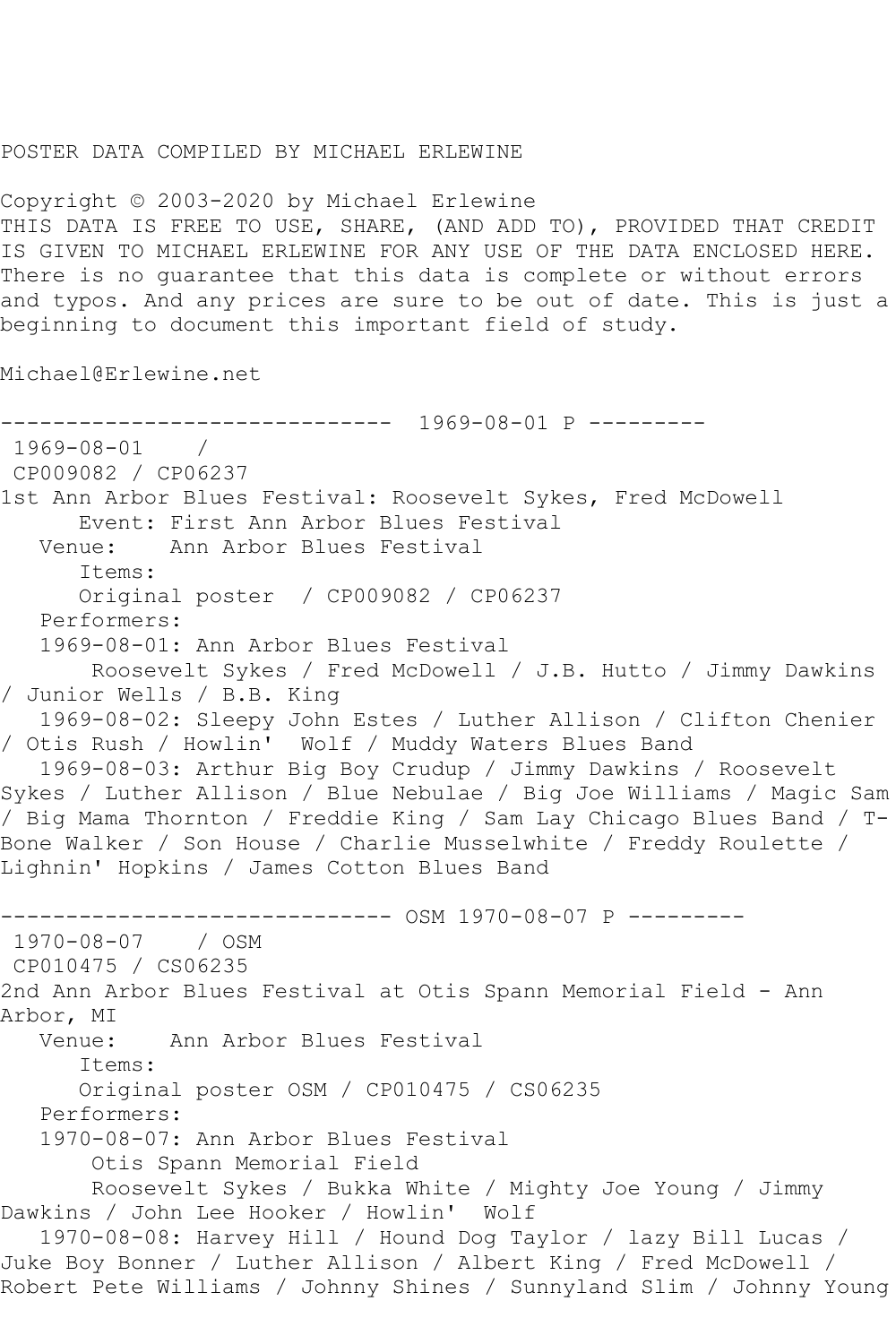/ Joe Turner / T-Bone Walker / Eddie "Cleanhead" Vinson / Bobby Blue Bland 1970-08-09: John Jackson / Papa Lightfoot / Little Brother Montgomery / Carey Bell / Buddy Guy / Otis Rush / Mance Lipscomb / Little Joe Blue / Lowell Fulson / Big Mama Thornton / Little Junior Parker / Son House ------------------------------ ABJF 1972-09-08 P-1 --------- 1972-09-08 / ABJF CP017826 / MED801B Ann Arbor Blues and Jazz Festival at Ann Arbor Blues and Jazz Festival<br>:Venue Ann Arbor Blues and Jazz Festival Promoter: Ann Arbor Blues and Jazz Festival Items: Original poster ABJF Edition 1 / CP017826 / MED801B Performers: 1972-09-08: Ann Arbor Blues and Jazz Festival ------------------------------ ABJF 1972-09-08 H-1 --------- 1972-09-08 / ABJF CP010039 / CS05135 Ann Arbor Blues and Jazz Festival Artist: Gary Grimshaw<br>Venue: Ann Arbor Blue Ann Arbor Blues and Jazz Festival Promoter: Ann Arbor Blues and Jazz Festival Items: Handbill ABJF Edition 1 / CP010039 / CS05135 Performers: 1972-09-08 1972-09-10: Ann Arbor Blues and Jazz Festival ------------------------------- ABJF 1973 P-1 ---------<br>1973 / ABJF / ABJF CP010043 / CS05139 Freddie King at Ann Arbor Blues and Jazz Festival Artist: Gary Grimshaw Venue: Ann Arbor Blues and Jazz Festival Promoter: Ann Arbor Blues and Jazz Festival Items: Original poster ABJF Edition 1 / CP010043 / CS05139 Performers: 1973: Ann Arbor Blues and Jazz Festival Freddie King ------------------------------ ABJF 1973 P-1 ---------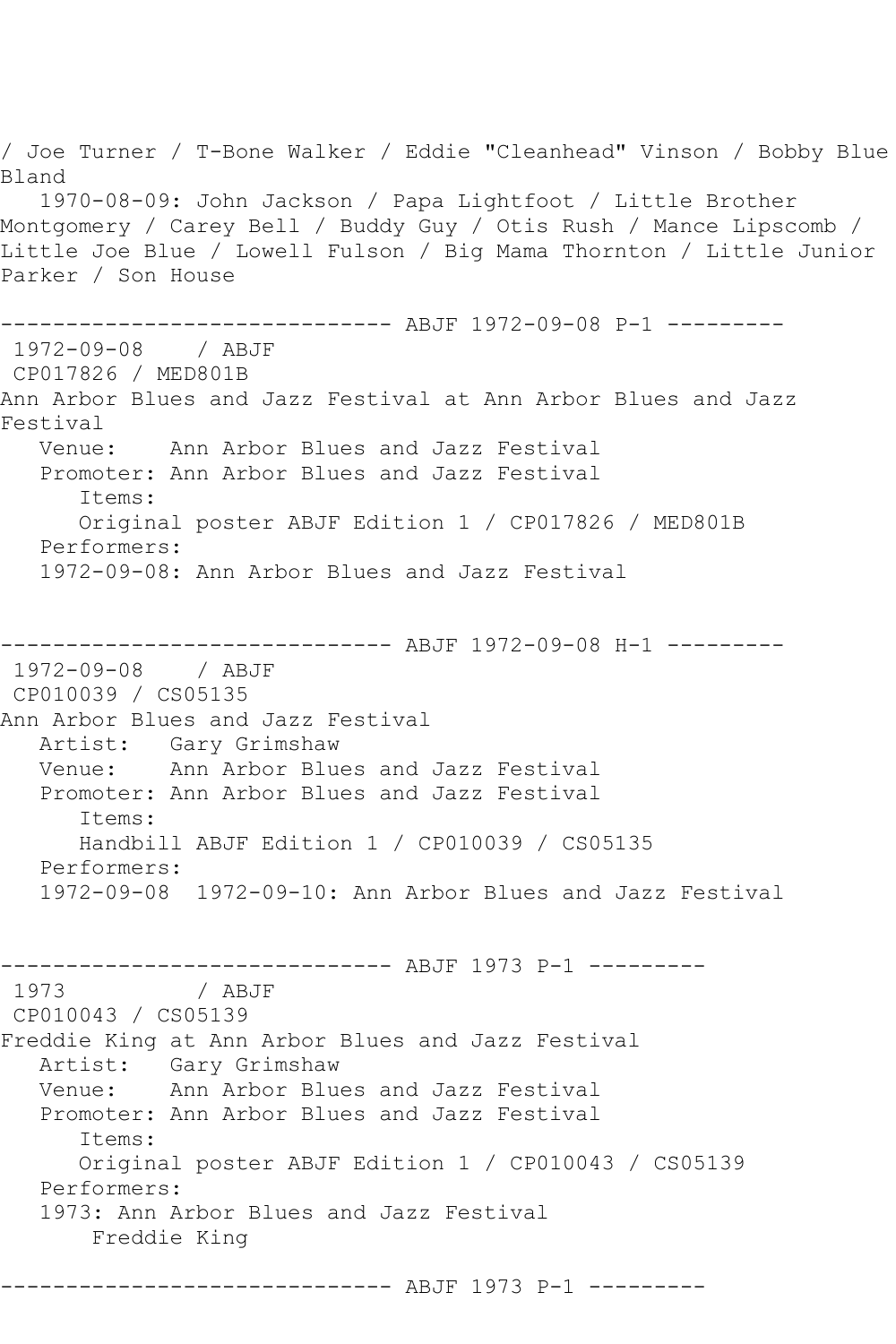1973 / ABJF CP010044 / CS05140 Bobo Jenkins, Eddie Burns at Ann Arbor Blues and Jazz Festival Artist: Gary Grimshaw<br>Venue: Ann Arbor Blue Ann Arbor Blues and Jazz Festival Promoter: Ann Arbor Blues and Jazz Festival Items: Original poster ABJF Edition 1 / CP010044 / CS05140 Performers: 1973: Ann Arbor Blues and Jazz Festival Bobo Jenkins / Eddie Burns ------------------------------ ABJF-AABJ 1973 P --------- 1973 / ABJF AABJ CP008982 / CP05753 Ann Arbor Blues and Jazz Festival Program Private Notes: \*\*\*\* Venue: Ann Arbor Blues and Jazz Festival Promoter: Ann Arbor Blues and Jazz Festival Items: Original poster ABJF-AABJ / CP008982 / CP05753 Performers: 1973: Ann Arbor Blues and Jazz Festival ------------------------------ ABJF 1973-09 P-1 --------- 1973-09 / ABJF CP017603 / MED675A Ann Arbor Blues and Jazz Festival at Ann Arbor Blues and Jazz Festival Artist: Rainbow Graphics Venue: Ann Arbor Blues and Jazz Festival Promoter: Ann Arbor Blues and Jazz Festival Items: Original poster ABJF Edition 1 / CP017603 / MED675A Performers: 1973-09: Ann Arbor Blues and Jazz Festival ------------------------------ ABJF 1974 H-1 --------- 1974 / ABJF CP010048 / CS05143 Ann Arbor Blues and Jazz Festival 1974 Artist: Gary Grimshaw Venue: Ann Arbor Blues and Jazz Festival Promoter: Ann Arbor Blues and Jazz Festival Items: